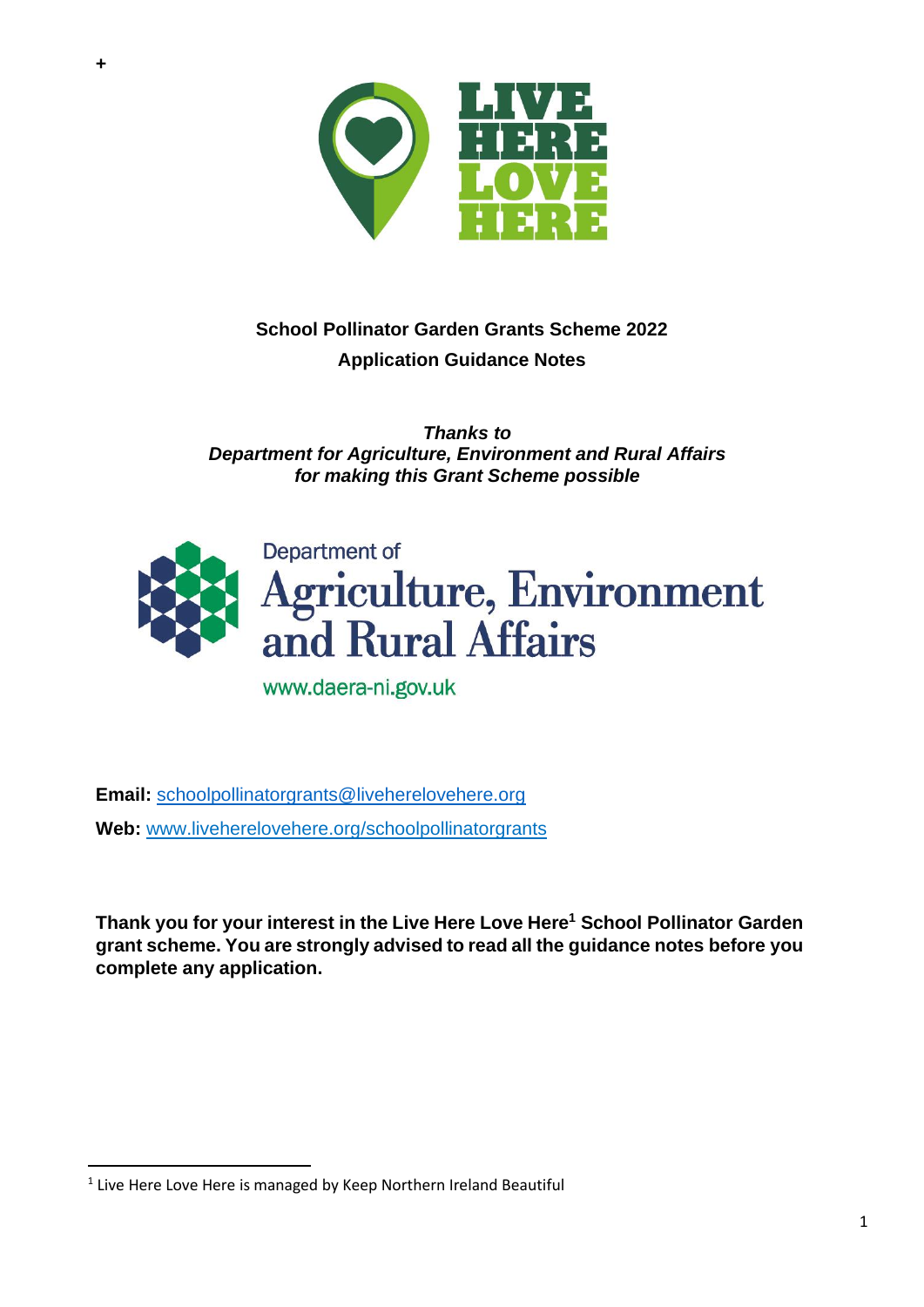# **1. INTRODUCTION**

The Live Here Love Here School Pollinator Garden grants are being wholly provided by the Department of Agriculture, Environment and Rural Affairs. They are being promoted through the Live Here Love Here collaborative partnership, involving DAERA, ten Local Councils, Northern Ireland Housing Executive and Keep Northern Ireland Beautiful.

The School Pollinator Garden grants scheme will provide capital grants from **£3,000 to £12,000** covering **100% of costs** to schools, colleges and universities wishing to establish, enhance or develop a pollinator garden and increase pollinator-friendly land management techniques. The scope of the grants covers projects in **both rural and urban settings.**

A School Pollinator Garden is a shared space with pollinating plants, habitats, wildflowers, flowers, shrubs and trees etc. on land in the ownership or leased by a school, college or university. The garden **must** have elements that provide food and shelter for pollinators, but the project does not have to be exclusively for this reason. The garden should be inclusive and accessible and it should provide a healthy pit stop for pollinators and humans alike. The scheme will also provide suitable infrastructure for people to enjoy the space such as the provision of seats, picnic tables, paths and fencing. All work carried out will act as evidence towards the International Green Flag award for both the Eco-Schools and Eco-Campus Programmes.

The School Pollinator Garden grants will support schools/colleges/universities to:

- Increase the biodiversity value of an area by planting for pollinators.
- Transform unused spaces into valued environment, adding habitats and greening-up grey spaces.
- Create a positive legacy.
- Improve the health and wellbeing of pupils and students by helping to improve and/or maintain the quality of educational spaces.
- Increase civic pride through a programme of pupil and student engagement.
- Improve the quality of their local environment by changing behaviour to reduce the incidence of littering and anti-social behaviour.

#### **2. ELIGIBILITY**

The Scheme is open to any educational establishment registered with the Department of Education in a rural or urban area. These include:

- Pre-Schools
- Primary Schools
- Post-Primary Schools
- Further Education Colleges
- Universities

Applications demonstrating partnership working with the wider community are welcomed. Physical improvements must take place within school or campus grounds. This can be on land owned or leased by the school.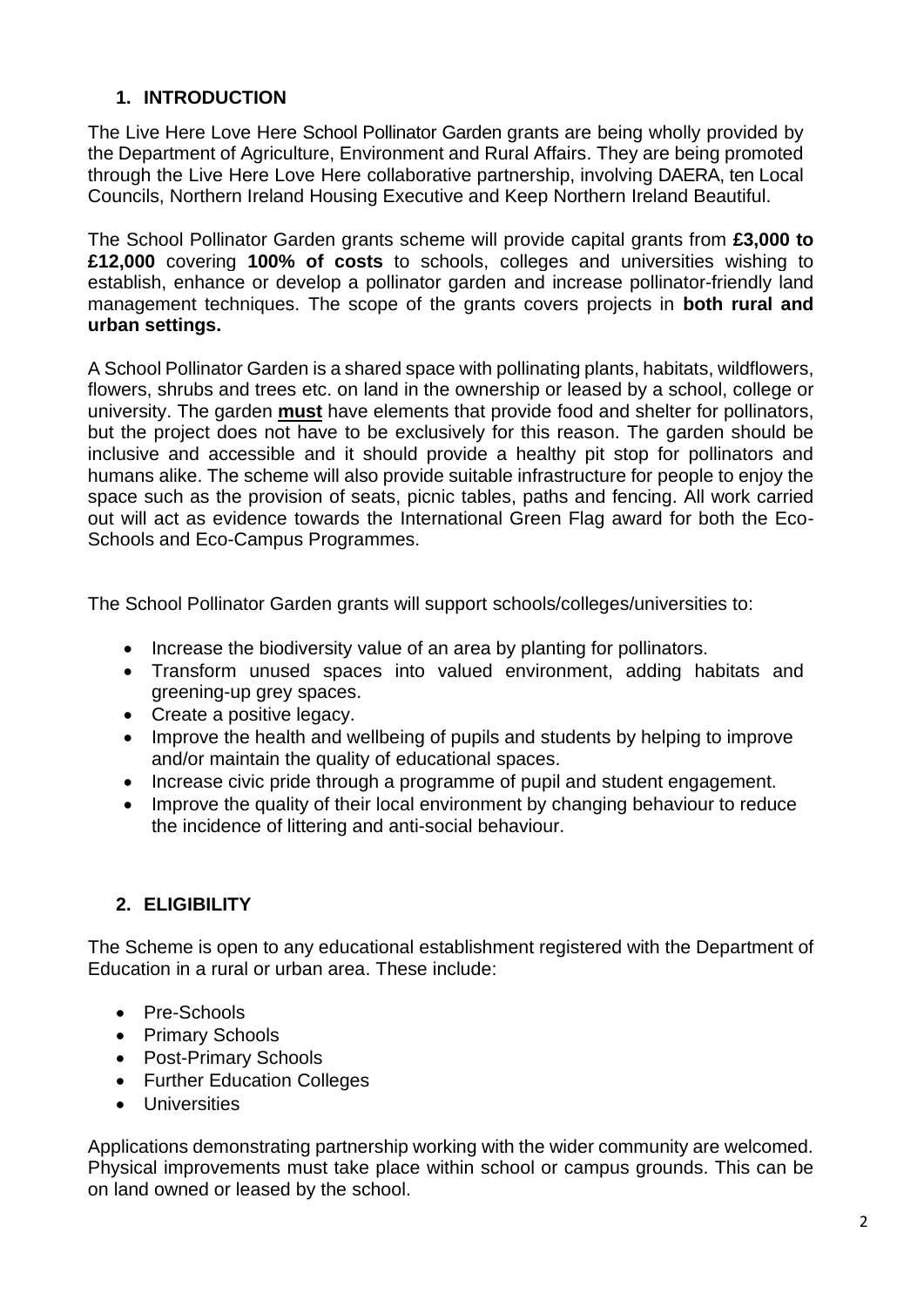The Grant Scheme is not open to:

- Education providers not registered with the Department of Education
- Schools who were awarded a grant through the Rural Community Pollinator Scheme in 2021-2022

One application will be considered per school/college/university and track record of previous grant recipients will be taken into consideration during the judging process.

# **3. WHAT TYPE OF PROJECTS WILL THE SCHEME CONSIDER?**

Proposed projects must meet two or more of the following **objectives:**

- (a) Enhance the environmental quality of school grounds or campus by planting a variety of plants for pollinators.
- (b) Changes to current management programme to plant, create or manage areas to encourage natural regeneration of land.
- (c) Improve access to, and quality of, outdoor spaces for pupils/students to be closer to nature.
- (d) Improve the health and wellbeing of pupils/students and biodiversity whilst helping to improve and/or maintain school grounds and campuses
- (e) Increasing the biodiversity value of an area by re-introducing native species and removal of invasive plant species.
- (f) Provide opportunities for outdoor learning

*Applicants should note that projects do not need to meet all the objectives but applications should strongly indicate all those that are being met.*

Applicants should also demonstrate:

- How they will maintain the areas planted in the 3 years following planting.
- How pupils/students will be engaged in the project
- The amount of funding requested for capital items is proportionate to the level of pollinating plants being planted.

#### **Examples of eligible projects:**

- Creation of native wildflower meadows / patches
- Planting for pollinators native wildflower seeds & plugs, shrubs, fruiting bushes, native trees & fruit trees, hedging.
- Natural regeneration of meadows through grass management
- Removal of invasive species (not through chemical treatment)
- Infrastructure to improve access new paths or upgrading current informal paths.
- Street furniture benches, picnic tables, signs, fencing
- Handtools for maintaining projects
- Habitats including bird/bat/bug boxes
- Food growing projects
- Green Roofs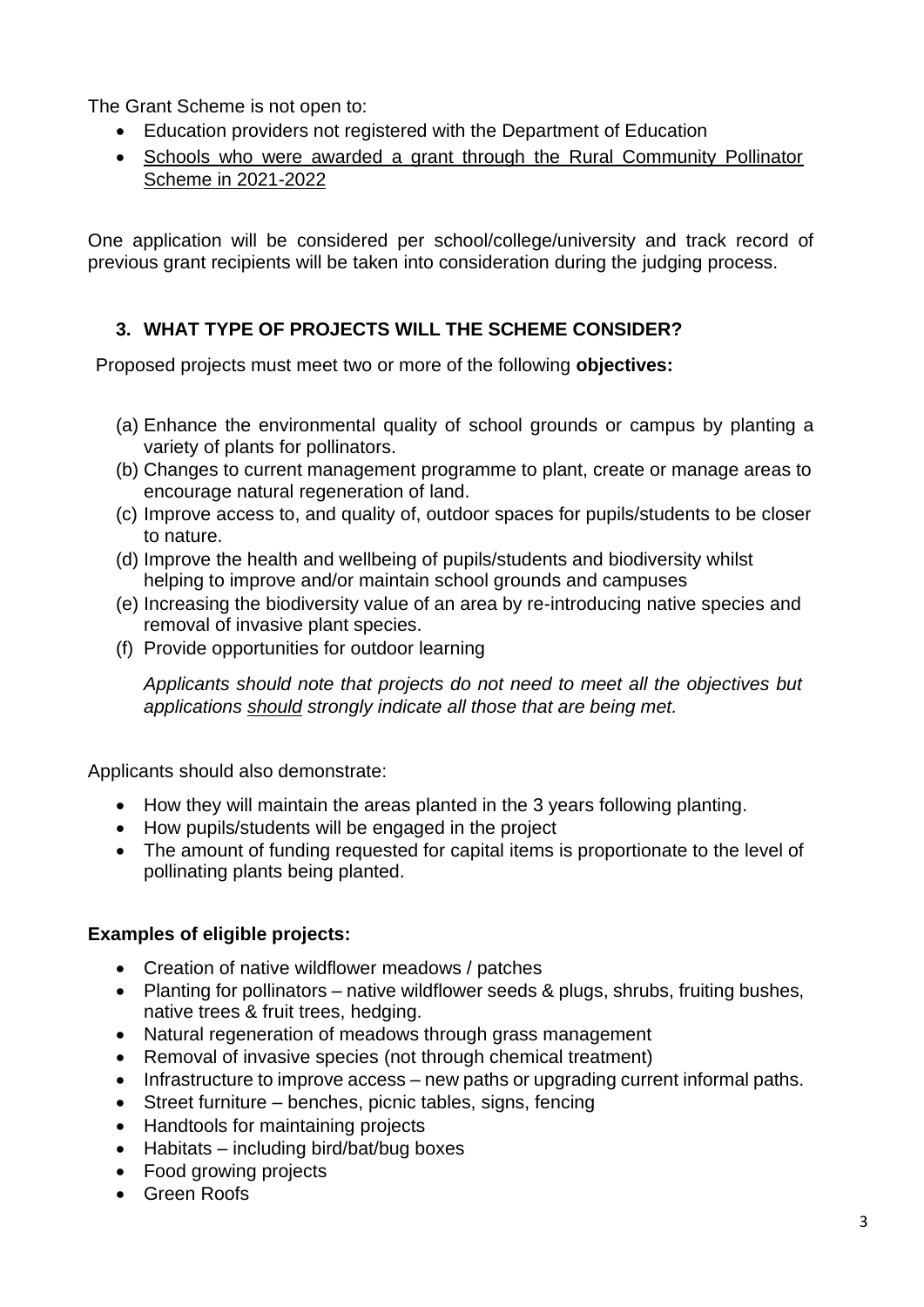Workshops and/or training are eligible to support the delivery of the project and increase relevant knowledge and skills. Professional fees cannot exceed 30% of the overall project budget (including site work).

### **Projects will be assessed in the following areas:**

- Meeting objectives of the School Pollinator Garden Grant scheme (above)
- Level of impact on pupils and pollinators
- Opportunities for engagement
- Ratio of infrastructure to improvements for pollinators
- Value for money

#### **What the scheme won't fund**

The primary focus of the School Pollinator Garden grants is to increase the quality of greenspaces for pollinators.

While the items below may be part of your project, the School Pollinator Garden grants scheme will **not** fund these items:

- Professional fees more than 30% of an awarded grant (including training, workshops and site work)
- Physical projects outside school grounds/campus
- Project delivery running costs eg salaries, insurance, mileage, office overheads
- Non environmental interests eg party political activities, promotion of religion
- Costs for events holiday schemes, catering, volunteer expenses.
- Murals (small quantities of paint to cover graffiti etc. will be considered)
- Herbicides for ground preparation or pesticides
- Compost other than peat free or reduced peat content
- Excessive infrastructure or machinery costs
- Ongoing maintenance costs

# **4. VALUE OF GRANTS AWARDED**

#### Grants will be awarded between **£3,000 and £12,000**

Grants are available to cover 100% of costs.

Each applicant organisation can submit only one application with the exception that an applicant may also be named as a partner in a second collaborative bid. Applications are made by creating a profile on the Live Here Love Here website.

One application will be accepted from each profile.

# **5. APPLICATION PROCESS**

Completed applications must be submitted by 12 noon on Thursday 28<sup>th</sup> April 2022. **Applications received after this deadline will not be considered.** 

Please complete your application online at [www.liveherelovehere.org/schoolpollinatorgarden](http://www.liveherelovehere.org/schoolpollinatorgarden)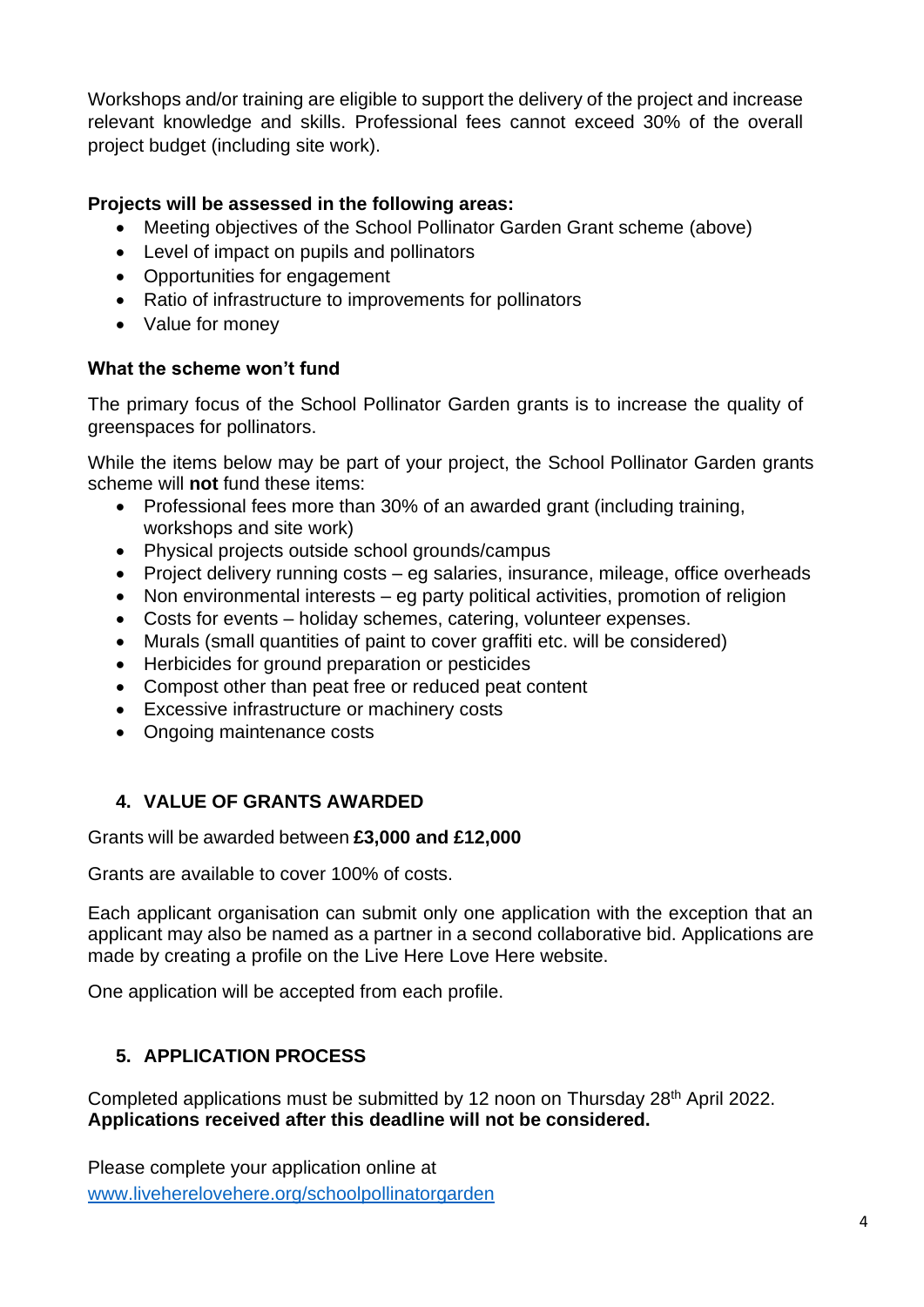Applications should be made by a person who will be directly involved with the delivery of the project as funding information can only be shared with successful schools. A second contact within your school is required at application stage to ensure we can contact your school throughout the grant process.

The online application is the preferred method for application. Only in exceptional circumstances can we accept applications via another format. If you have any queries or difficulties, please email: [schoolpollinatorgrants@liveherelovehere.org](mailto:schoolpollinatorgrants@liveherelovehere.org)

Evidence of quotes are not needed at the application stage but must be uploaded with grant claim.

Live Here Love Here will facilitate information webinars and 1:2:1 Q&A sessions during the application process to support applicants. This will include advice on biodiversity recovery and ideas for projects. Applicants are strongly advised to attend these sessions or view on the Live Here Love Here You Tube channel when available.

You will receive an email confirming the receipt of your application and Live Here Love Here will contact you directly when your application has been assessed.

#### **The judging panel's decision is final. There is no appeals process.**

#### **Landowner Permission**

Evidence of landowner permission is essential at the application stage. The project cannot be on privately owned land and accessibility in terms of opening hours and visitor mobility will be a consideration. It is your responsibility to ensure that all permissions, consents, legal requirements, etc. are complied with before you commence your application.

#### **Insurance**

It is your responsibility to ensure that all activities site works, assets purchased and installed, project materials etc. arising from this project are properly and fully insured for public, employee or any other liability. Keep Northern Ireland Beautiful does not have in place insurance or other arrangements to indemnify you, your employees or other volunteers in respect of any legal liability arising from any act or omission in the fulfilling of the work covered by this grant.

# **6. PROJECT DELIVERY**

Your project must start within one month of receipt of a Letter of Offer. Live Here Love Here reserves the right to withdraw the offer if your project does not start within this timeframe or if there is unacceptable progress with your project.

#### **Site Visits**

During project delivery, the Live Here Love Here team may contact participating groups to arrange site visits to monitor the progress of their project(s). Similarly, after you confirm your project is completed we may arrange a site visit to verify completion and expenditure.